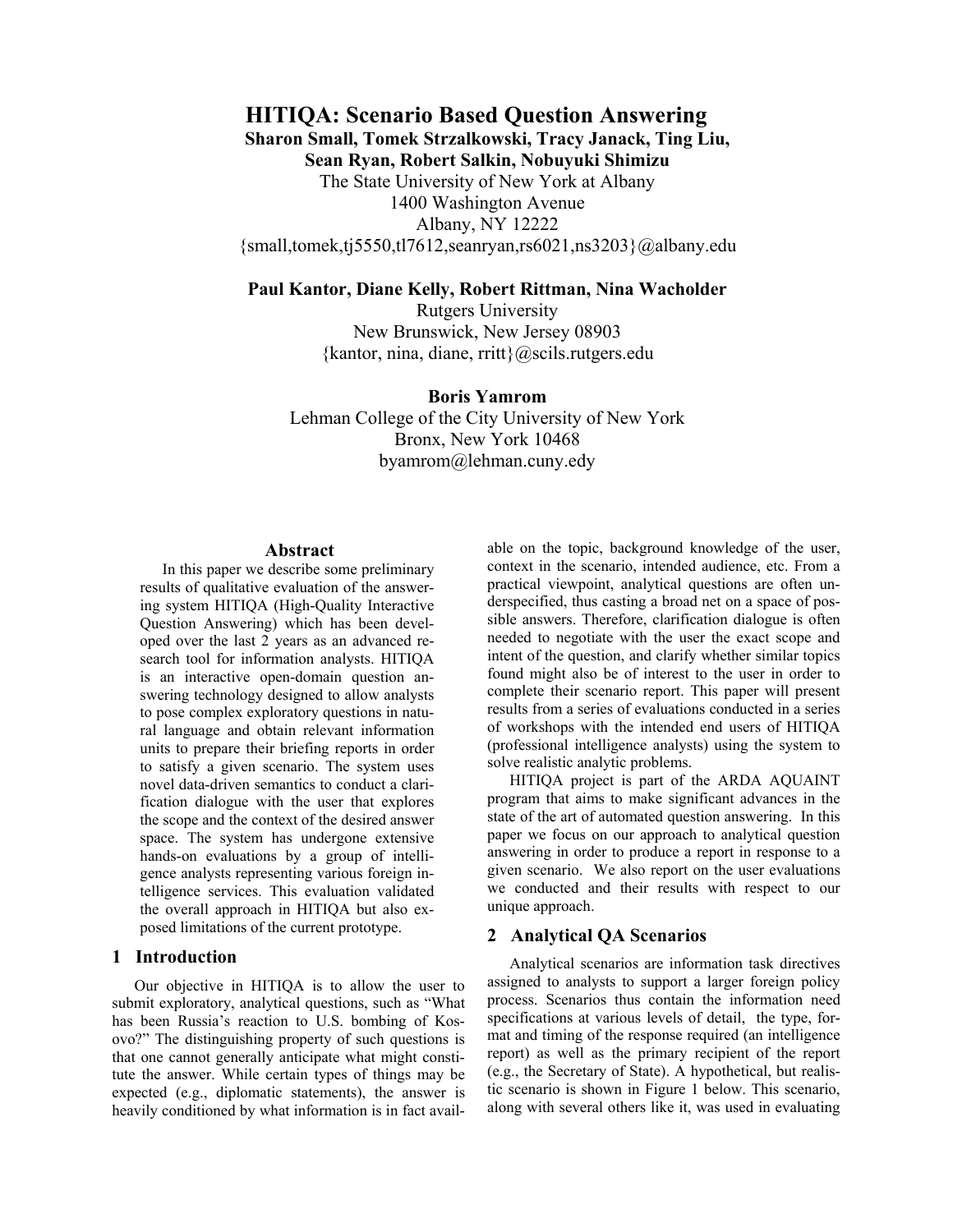HITIQA performance and fitness for supporting the analytical process.

As can be readily assessed from the directives in Figure 1, scenarios are not merely tough questions; they are far too complex to be considered as a single question at all. It is equally clear that no simple answer can be expected and that preparing a report would mean finding answers to a series of interlocking questions or various granularities.

Scenario: The al-Qaida Terrorist Group

As an employee of the Central Intelligence Agency, your profession entails knowledge of the al-Qaida terrorist group. Your division chief has ordered a detailed report on the al-Qaida Terrorist Group due in three weeks. Provide as much information as possible on this militant organization. Eventually, this report should present information regarding the most essential concerns, including who are the key figures involved with al-Qaida along with other organizations, countries, and members that are affiliated, any trades that al-Qaida has made with organizations or countries, what facilities they possess, where they receive their financial support, what capabilities they have (CBW program, other weapons, etc.) and how have they acquired them, what is their possible future activity, how their training program operates, who their new members are. Also, include any other relevant information to your report as you see fit.

*FIGURE 1: Scenario used during user evaluations* 

We have organized a series of usability evaluations with active duty intelligence analysts to find out how they approach the problem of solving a scenario. The prerequisites for this were are follows:

- 1. A robust, broadly functional analytical QA system capable of sustaining realistic analytic tasks.
- 2. A realistic corpus of "raw intelligence" in form of varying quality and verity new-like reports.
- 3. A set of realistic, average complexity analytic tasks or scenarios to be used.

HITIQA has been developed over the past two years as an open-ended highly flexible interactive QA system to allow just this type of evaluation. The system supports a variety of information gathering functions without straight jacketing the user into any particular mode or interaction style. The system does not produce cut and dry "answers"; instead it allows the analysts to build the answers the way they want them. While this openendedness may seem like unfinished business, we believe that further development must take into account the needs of analysts if they were ever to adopt this technology in their work.

Our main hypothesis is that analysts employ a range of strategies to find the required information and that these strategies depend significantly upon the nature of the task and the progress the analyst is making on the task, in addition to individual differences between analysts. Our experience with interactive systems also indicated that real users are unlikely to follow any single information exploration strategy, but instead would use multiple, parallel, even overlapping approaches in order to maximize the returns and their confidence in the results. As a corollary we may expect that the scenario tasks are unlikely to be systematically decomposed into a series of smaller tasks *ahead* of actual search. In other words, the analytical process is a dialogue, not a sequence of commands. Moreover, questions actually submitted to the system during the analytical process seldom seek just the exact answer, instead they are often considered as "light beams" through the data: focusing on the answer but also illuminating adjacent, related information which may prove just as valuable.

AFRL, NIST, CNS and ARDA collaborated in the development of scenarios used in our evaluation sessions.

# **3 Data Driven Semantics of Questions**

When the user poses a question to a system having access to a huge database of unstructured data (text files), we need to first reduce the big pile to perhaps a handful of documents where the answer is likely to be found. The easiest way to do it is to convert the question into a search query (by removing stopwords and stemming and tokenizing other words) and submitting this query to a fast but non-exact document retrieval system, e.g., Smart (Buckley, 1985) or InQuery (Callan et al., 1992), or if you are on the web, Google, etc.

In the current prototype of HITIQA, we use a combination of Google and InQuery to retrieve the top 50 to 200 documents from a large document database, consisting of several smaller collections such as newspaper stories, documents from the Center of Nonproliferation Studies, as well as web mined files. The retrieved documents are then broken down into passages, mostly exploiting the naturally occurring paragraph structure of the original sources.

The set of text passages returned from the initial search is the first (very crude) approximation of the *Answer Space* for the user's first question. In order to determine what this answer space consists of we perform automatic analysis (a combination of hierarchical clustering and classification) to uncover if what we got is a fairly homogenous collection (i.e., all texts have very similar content), or whether there are a number of diverse topics or aspects represented in there, somehow tied together by a common thread. In the former case, we may be reasonably confident that we have the answer, modulo the retrievable information. In the latter case, we know that the question is more complex than the user may have intended, and a negotiation process is needed to clarify topics of interest for the scenario report.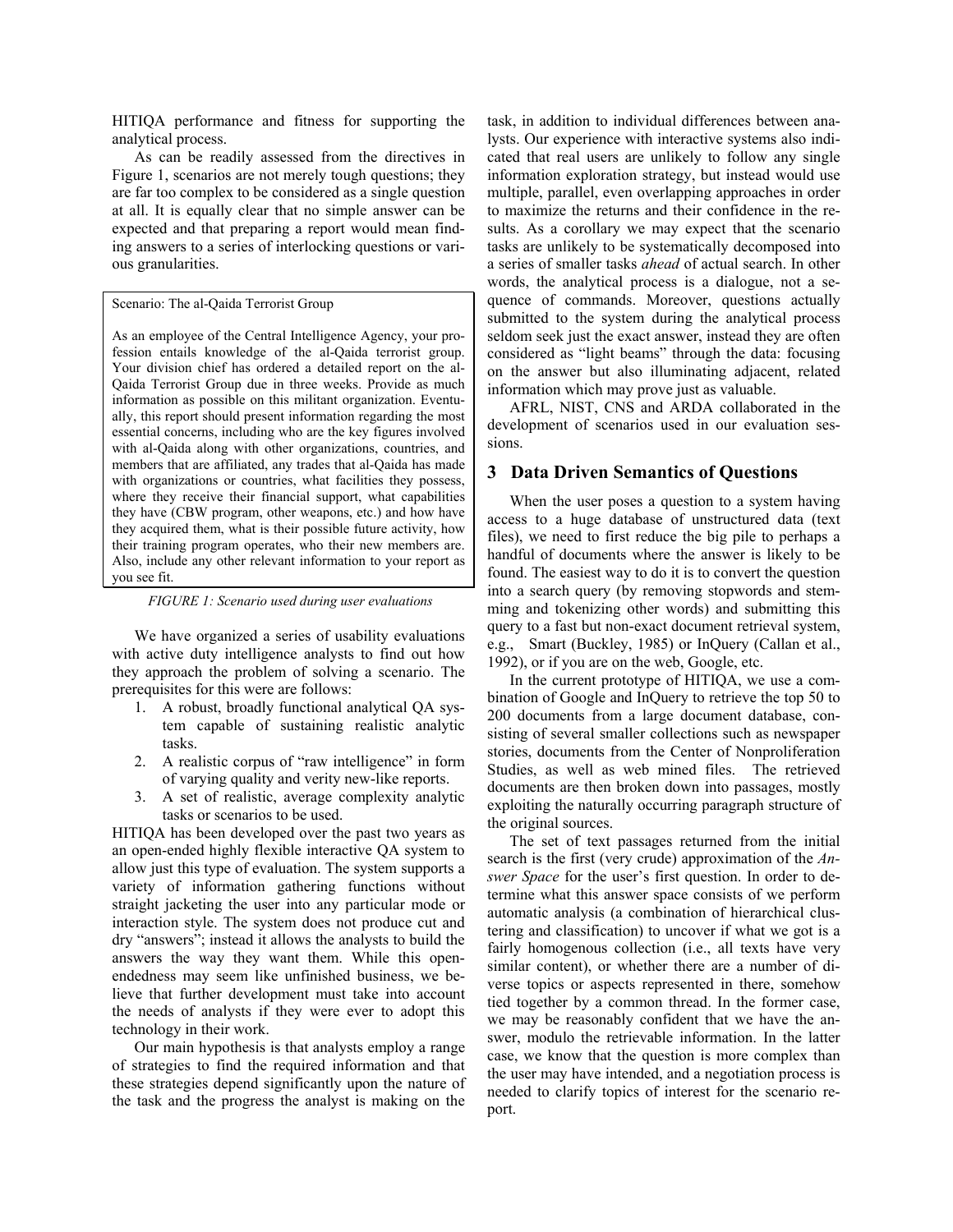The next step is to measure how well each of the aspects within the answer space is "matching up" against the original question. This is accomplished through the framing process described later in this paper. The outcome of the framing process is twofold: first, the alternative interpretations of the question are ranked within 3 broad categories: on-target, near-misses and outliers. Second, salient concepts and attributes for each topical/aspectual group are extracted into topic frames. This enables the system to conduct a meaningful dialogue with the user, a dialogue which is wholly content oriented, and entirely data driven.

#### **4 Partial structuring of text data**

In HITIQA we use a text framing technique to delineate the gap between the meaning of the user's question and the system "understanding" of this question. The framing is an attempt to impose a partial structure on the text that would allow the system to systematically compare different text pieces against each other and against the question, and also to communicate with the user about this. In particular, the framing process may uncover topics or aspects within the answer space which the user has not explicitly asked for, and thus may be unaware of their existence. This approach is particularly beneficial to the needs of the scenario problem, where these similar aspects frequently are needed in completely "answering" the scenario, with the scenario report.

In the current version of HITIQA, frames are predefined structures representing various *event types*. We started with the General frame, which can represent any event or relation involving any number of entities such as people, locations, organizations, time, and so forth. In a specialized domain, or if the user interests are known to be limited to a particular set of topics, we define domain-specific frames. Current HITIQA prototype has three broad domain-specific frames, related to the Weapon of Mass Destruction proliferation domain (which was one of the domains of interest to our users). These frames are: *WMDTransfer, WMDDevelop*, *WMDTreaty,* and of course we keep the *General* frame. Obviously, these three frames do not cover the domain represented by our data set; they merely capture the most commonly occurring types of events. All frames contain a small number of core attributes, such as LO-CATION, PERSON, COUNTRY, ORGANIZATION, ETC., which are extracted using BBN's Identifinder software, which extracts 24 types of entities. Domain-specific frames add event specific attributes, which may require extracting additional items from text, or assigning *roles* to existing attributes, or both. For example, WMDTransfer's attributes TRANSFER\_TO and TRANSFER\_FROM define roles of some COUNTRY or ORGANIZATION, while the TRANSFER\_TYPE attribute scans the text for keywords

that may indicate the type of transfer, e.g., *export, sale*, etc.

HITIQA creates a *Goal* frame for the user's question, which can be subsequently compared to the data frames obtained from retrieved data. A Goal frame can be a General frame or any of the domain specific frames available in HITIQA. For example, the Goal frame generated from the question, *"Where does al-Qaida have training facilities*?" is a General frame as shown in Figure 2. This was the first question generated by one of our analysts during the first evaluation while working on the al-Qaida scenario shown in Figure 1.

| <b>FRAME TYPE:</b> General |
|----------------------------|
| TOPIC: training facilities |
| ORGANIZATION: al-Qaida     |

*FIGURE 2: HITIQA generated General-type Goal frame from the al-Qaida training facilities question* 

| <b>FRAME TYPE</b> <i>General</i>                                     |
|----------------------------------------------------------------------|
| CONFLICT SCORE: 1                                                    |
| TRANSFER TYPE: provided                                              |
| TRANSFER TO: al-Qaida                                                |
| <b>TRANSFER FROM: Iraq</b>                                           |
| TOPIC: provided                                                      |
| SUB-TOPIC: imported                                                  |
| LOCATION: Iraq                                                       |
| PEOPLE: Abu Musab al-Zargawi, Bush, George                           |
| Tenet. Saddam Hussein                                                |
| ORGANIZATION:CIA, Administration, al-Qaida                           |
| DOCUMENT: web 283330                                                 |
| PARAGRAPHS: ["CIA chief George Tenet seems to                        |
| have gone a long way to back the <b>Bush Administrations</b> dec-    |
| larations that the long split between Islamic fundamentalist         |
| terrorist organizations like <b>Al-Qaida</b> and secular Iraqi ruler |
| <b>Saddam Hussein</b> is healed.                                     |

*He has testified that the CIA has evidence of Iraqi providing Al Qaida with training in forgery and bomb making and of providing two, Al Qaida associates with training in gas and poisons. He said also that Iraq is harboring senior members of a terrorist network led by Abu Musab al-Zarqawi, a close Al Qaida associate.* "]

RELEVANCE: *Conflict: [Topic]* 

*FIGURE 3: A HITIQA generated data frame and the underlying text passage. Words in bold were used to fill the Frame.* 

HTIQA automatically judges a particular data frame as relevant, and subsequently the corresponding segment of text as relevant, by comparison to the Goal frame. The data frames are scored based on the number of conflicts found between them and the Goal frame. The conflicts are mismatches on values of corresponding attributes. If a data frame is found to have no conflicts, it is given the highest relevance rank, and a conflict score of zero. All other data frames are scored with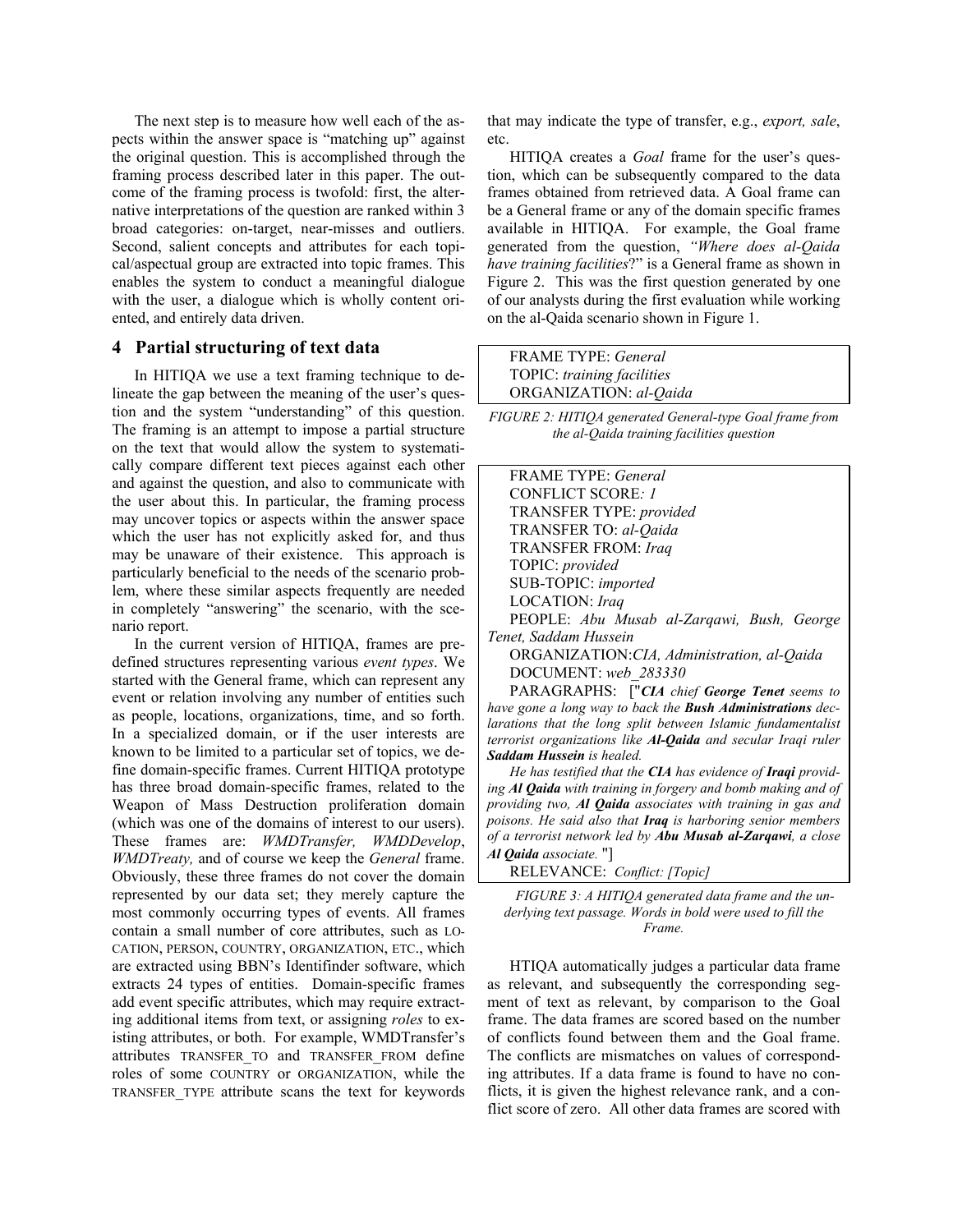a decreasing value based on the number of conflicts, negative one for frames with one conflict with the Goal frame, negative two for two conflicts etc. Frames that conflict with all information found in the question are given a score of -99 indicating the lowest relevancy rank. Currently, frames with a conflict score of -99 are excluded from further processing as outliers. The frame in Figure 2 is scored as a near miss and will generate dialogue, where the user will decide whether or not it should be included in the answer space.

## **5 Clarification Dialogue**

Data frames with a conflict score of zero form the initial kernel answer space. Depending upon the presence of other frames outside of this set, the system either proceeds to generate the answer or initiates a dialogue with the user. HITIQA begins asking the user questions on these near-miss frame groups, with the largest group first. The groups must be at least groups of size N, where N is a user controlled setting. This setting restricts all of HITIQA's generated dialogue.

A one conflict frame has only a single attribute mismatch with the Goal frame. This could be a mismatch on any of the General attributes, for example, LOCATION, or ORGANIZATION, or TIME, etc., or in one of the domain specific attributes, TRANSFER\_TO, or TRANS-FER TYPE, etc. A special case arises when the conflict occurs on the TOPIC attribute. Since all other attributes match, we may be looking at potentially different events or situations involving the same entities, or occurring at the same location or time. The purpose of the clarification dialogue in this case is to probe which of these topics may be of interest to the user. Another special case arises when the Goal frame is of a different type than a data frame. The purpose of the clarification dialogue in this case is to expand the user's answer space into a different but possibly related event. A combination of both of these cases is illustrated in the exchange in Figure 4 below.

User: *"Where does al-Qaida have training facilities?"*

HITIQA: *"Do you want to see material on the transfer of weapons and intelligence to al-Qaida?"* 

*FIGURE 4: Dialogue generated by HITIQA for the al-Qaida training facilities question* 

In order to understand what happened here, we need to note first that the Goal frame for this example is a General Frame, from Figure 2. One of the data frames that caused this dialogue to be generated is shown in Figure 3 above. While this frame is of a different frame type than the Goal frame, namely WMD Transfer, it matches on all of the General attributes except TOPIC, so HITIQA asks the user if they would like to expand their

answer space to this other domain, namely to include the transfer of weapons involving this organization as well.

#### **ANSWER REPORT**:

The New York Times said the Mindanao had become the training center for the Jemaah Islamiah network, believed by many Western governments to be affiliated to the **al-Qaida** movement of Osama bin Laden **DocName: A-web\_283305 ParaId: 2**

**… IRAQ REPORTED TO HAVE PROVIDED MATERIALS TO AL QAIDA** 

**2003**

[CIA chief George Tenet seems to have gone a long way to back the Bush Administrations declarations that the long split between Islamic fundamentalist terrorist organizations like Al Qiada and secular Iraqi ruler Saddam Hussein is healed. **DocName: A-web\_283330 ParaId: 6**

He has testified that the CIA has evidence of Iraqi providing Al Qaida with training in forgery and bomb making and of providing two, Al Qaida associates with training in gas and poisons. He said also that Iraq is harboring senior members of a terrorist network led by Abu Musab al-Zarqawi, a close Al Qaida associate. The Bush Administration and the press has carelessly shorthanded this to mean, a senior Al Qaida member, ignoring the real ambiguities that surround the true nature of that association, and whether Zarqawi shares Al Qaidas ends, or is receiving anything more than lodging inside Iraq. ] **DocName: A-web\_283330 ParaId: 7**

*FIGURE 5: Partial answer generated by HITIQA to the al-Qaida training facilities question* 

During the dialogue, as new information is obtained from the user, the Goal frame is updated and the scores of all the data frames are reevaluated. The system may interpret the new information as a positive or negative. Positives are added to the Goal frame. Negatives are stored in a Negative-Goal frame and will also be used in the re-scoring of the data frames, possibly causing conflict scores to increase. If the user responds the equivalent of "yes" to the system clarification question in Figure 4, a corresponding WMD Transfer frame would be added to the Goal frame and all WMD Transfer frames will be re-scored. If the user responds "no", the Negative-Goal frame will be generated and all WMD Transfer frames will be rescored to 99 in order to remove them from further processing. The user may end the dialogue, at any point and have an answer generated given the current state of the frames.

Currently, the answer is simply composed of text passages from the zero conflict frames. In addition, HITIQA will generate a "headline" for the text passages in all the Frames in the answer space. This is done using grammar rules and the attributes of a frame. Figure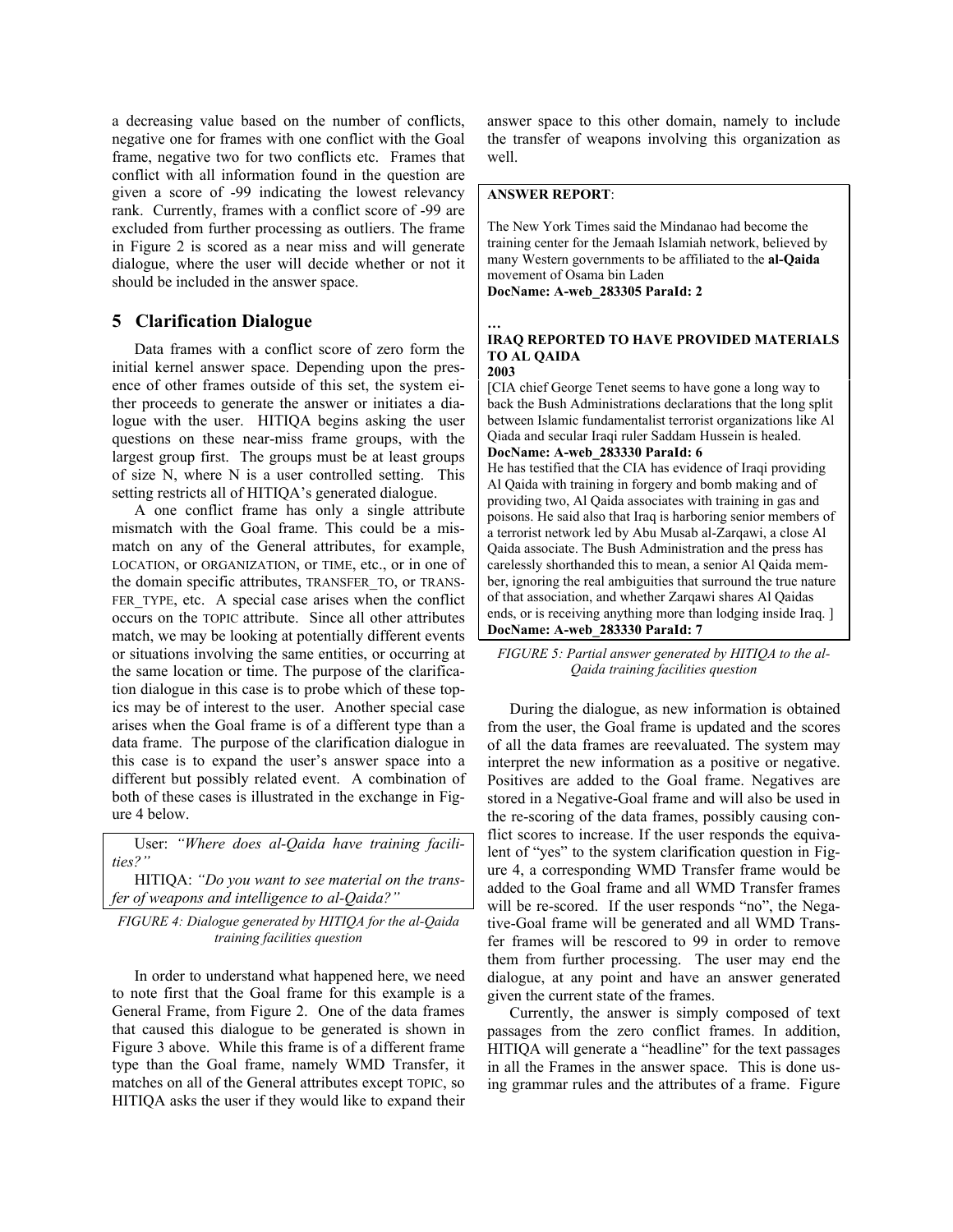5 shows a portion of the answer generated by HITIQA for the al-Qaida training facilities question.

## **6 HITIQA Interface**

There are two distinct ways for the user to interact with HITIQA to explore their answer space. The Answer Panel displays the user's current answer at any given time during the interaction for a single question. Through this panel the user can read the paragraphs that are currently in their answer. There are links on this panel so the user is able to view the full original source document from which the passage(s) were extracted.

 The Visual panel offers the user an alternative to reading text by providing a tool for visually browsing the entire answer space. Figure 6 shows a typical view of the visualization panel. The spheres are representative of single frames and groups of frames. The user's attention may be drawn to particular frames by the color coding or the attribute spikes. The colors represent the frame's score, so the user can quickly see what is in their answer, blue, and what is not, all other colors. The attribute spikes may also be used as a navigation tool. The active attribute is chosen by the user through radio buttons. The current active attribute in Figure 6, is Location. This displays all instances of locations mentioned in the corresponding text.



*Figure 6: Frame Level Display* 

The underlying text that was used to build the frame may be displayed in the lower right hand window. In this text display window there is a hyperlink that takes the user directly to the full source document. The user is able to interact with this panel by adding and removing information from their generated answer. Moving from the visualization to the textual dialogue, the generated answer, and back is seamless in a sense that any changes to the frame scores in one modality are immediately accessible to the user in another modality. Users can add and remove frames from the answer space and HITIQA will always seamlessly pickup a new dialogue or generate a new answer.

### **7 HITIQA Qualitative Evaluations**

In order to assess our progress thus far, and to also develop metrics to guide future evaluation, we invited a group of analysts employed by the US government to participate in two three-day workshops held in September and October 2003.

The two basic objectives of the workshops were:

1. To perform a realistic assessment of the usefulness and usability of HITIQA as an end-to-end system, from the information seeker's initial questions to completion of a draft report.

2. To develop metrics to compare the answers obtained by different analysts and evaluate the quality of the support that HITIQA provides.

Each of these objectives entails a particular challenge. Performing a realistic assessment of HITIQA is difficult because many of the resources that the analysts use, as well as the reports they produce, are classified and therefore inaccessible to researchers.

Assessing the quality of the support that the system provides is not easy because analytical questions rarely have a single right answer. It is not obvious how to define, for example, the precision of the system. We therefore conducted an 'information unit' exercise, whose purpose was to determine whether the analysts could identify information building blocks in their reports, so that we could compare and contrast different reports.

To obtain an adequate supply of appropriate text data to support extensive question answering sessions (1, 2, 3 and 4 hours long), we prepared a new corpus of approximately 1.2 Gbytes. This new corpus consists of the reports from the Center for Non-Proliferation Studies (CNS) collected for the AQUAINT Program, augmented with a much larger collection of texts on similar subject matter mined from the web using  $Google<sup>1</sup>$ . The final corpus proved to be sufficient to support about three hours of use of HITIQA to "solve" each of the scenarios.

The first day of the first workshop was devoted to training, including a two-part proficiency test. HITIQA is a fairly complex system, that includes multiple layers of data processing and user interaction, and it was critical that the users are sufficiently "fluent" if we were to measure their productivity. The analysts' primary task on the second day was preparation of reports in response to the scenarios.

 $\overline{a}$ 

<sup>&</sup>lt;sup>1</sup> Google has kindly agreed to temporarily extend our usage license so we could collect the data over a short time.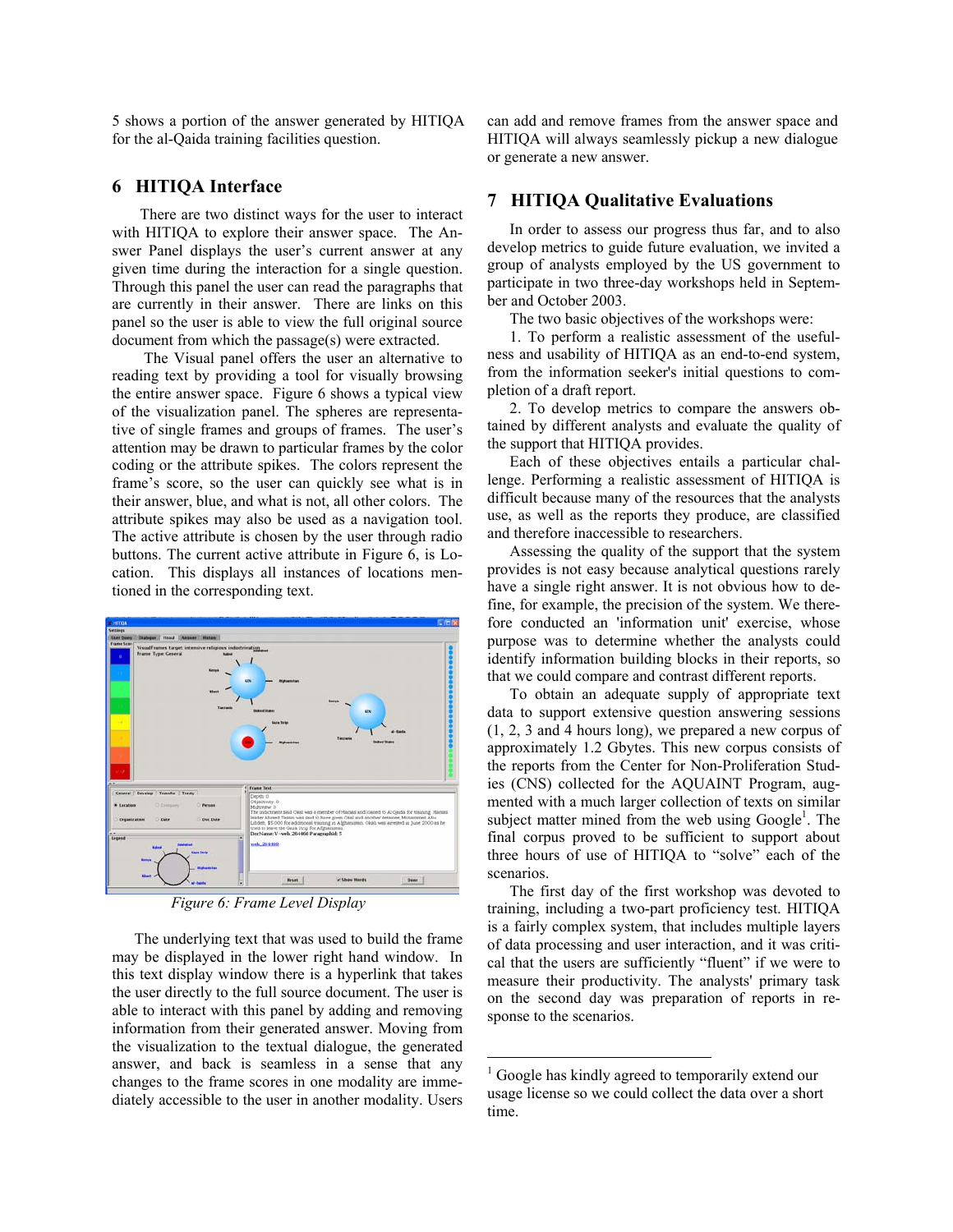The third day was devoted to quantitative and qualitative evaluation, discussed later. In addition, we asked the analysts to score each others reports, as well as to identify key information units in them. These information units could be later compared across different reports in order to determine their completeness.

### **8 Workshop Results**

The results of the quantitative evaluations strongly validate the approach that we have taken. These conclusions are confirmed by analysts comments gleaned both from the formal qualitative assessment and from informal discussion. As one analyst said, "the system as it stands now, in my mind, gave me enough information to try to put together a 80% solution but …I don't think you're ever gonna reach that 100% state." At the same time, we learned a great deal about how analysts work.

It is important to determine the realism of the scenarios used during the workshop relative to the analysts' current work tasks in order for any results to be meaningful. Each analyst was asked a series of five questions such as, "*How realistic was the scenario? In other words did it resemble tasks you could imagine performing at work?*" These 5 questions were all relative to the realism and difficulty of the scenario tasks. Analysts used a scale of 1 to 5 based on their agreement with the statements, where 5 was complete agreement. Our mean score was 3.84, indicating our scenarios were realistic and of about average difficulty when compared to the work they normally perform.

We have classified the type of passages that an analyst copied to their report into two categories, answer passages and additional information passages, see Figure 7 below. The answer passages either exactly answered the user's initial question or supplied supporting information. The additional passages do not answer the original question posed, but may have been added to the answer through dialogue, or through the user's exploration of document links offered. This could be a piece of information needed to satisfy some other aspect of the scenario that they had not asked about yet, or possibly a topic the user had not even considered but found relevant when it was presented to them. As can be seen there was a very large amount of "additional" information that the user copied to their report. The amounts reported here are the averages for all of the analysts for both workshops. This supports our hypothesis that analysts seldom seek just the exact answer, but they are also looking at adjacent, related information, much of which they retain for their report. Note that there were a small number of passages that contained a combination of answer and additional information; these were added to answer.



*Figure 7: Average Number of Passages Copied* 



*Figure 8: Number of Passages Copied Vs. Those Viewed* 

We should now establish the number of passages copied versus those viewed, relative to links and the answer. Figure 8 above shows the total number of passages copied versus the total number of passages viewed. It is seen that many more passages need to be viewed through full document links before a useful passage is found. In comparison a much smaller number of answer passages need to be viewed from the Answer panel in order to find useful passages.

All of the analysts' sessions were recorded using Camtasia. Figure 9 shows an annotation created for a typical session. Analysts were observed to utilize a range of varying strategies as they worked different scenarios and even while working different queries of the same scenario. Figure 10 shows the statistics for each Analyst's use of HITIQA while working on the scenarios during the two workshops (note that Analyst-4 was only able to attend the first workshop and Analyst-1 did not create a report for Scenario 2). Some of the variations in strategies among the analysts while working the same scenario are quite striking. For example, Scenario 4 was worked quite differently by Analyst-1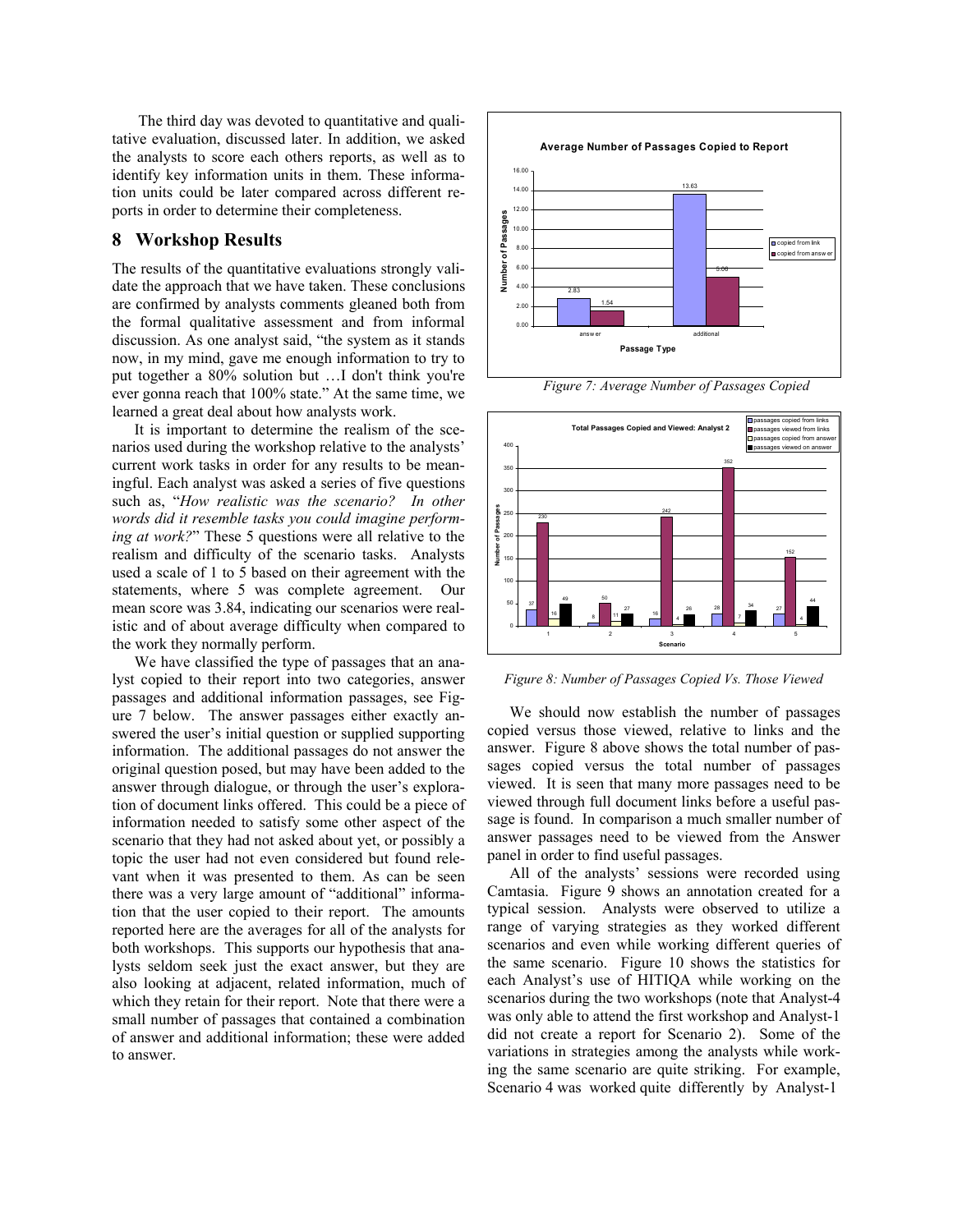versus Analyst-2. While Analyst-1 spent almost all of his/her time in the Visual Panel, Analyst-2 spent virtually all of his/her time in the Answer panel. Analyst-1 produced his/her report copying 52 paragraphs while Analyst 2 copied only 35. There are also large variations in the number of questions asked for the same scenario. Examine scenario 5, where Analyst-3 asked a total of 11 questions and Analyst-2 only needed to ask 2 questions. Relative to this, Analyst-3, who asked a much larger number of questions, copied only 28 passages, whereas Analyst-2 copied 31. These variations, as stated earlier in the paper, could be due to the nature of the task, the progress the analyst is making on the task, in addition to individual differences between analysts. For example, the difference in the number of questions asked between Analyst-2 and Analyst-3 for scenario 5 may be due to difference in search strategies employed, but may also reflect the amount of background knowledge of the topic.





*Figure 10: Varying Strategies Employed*